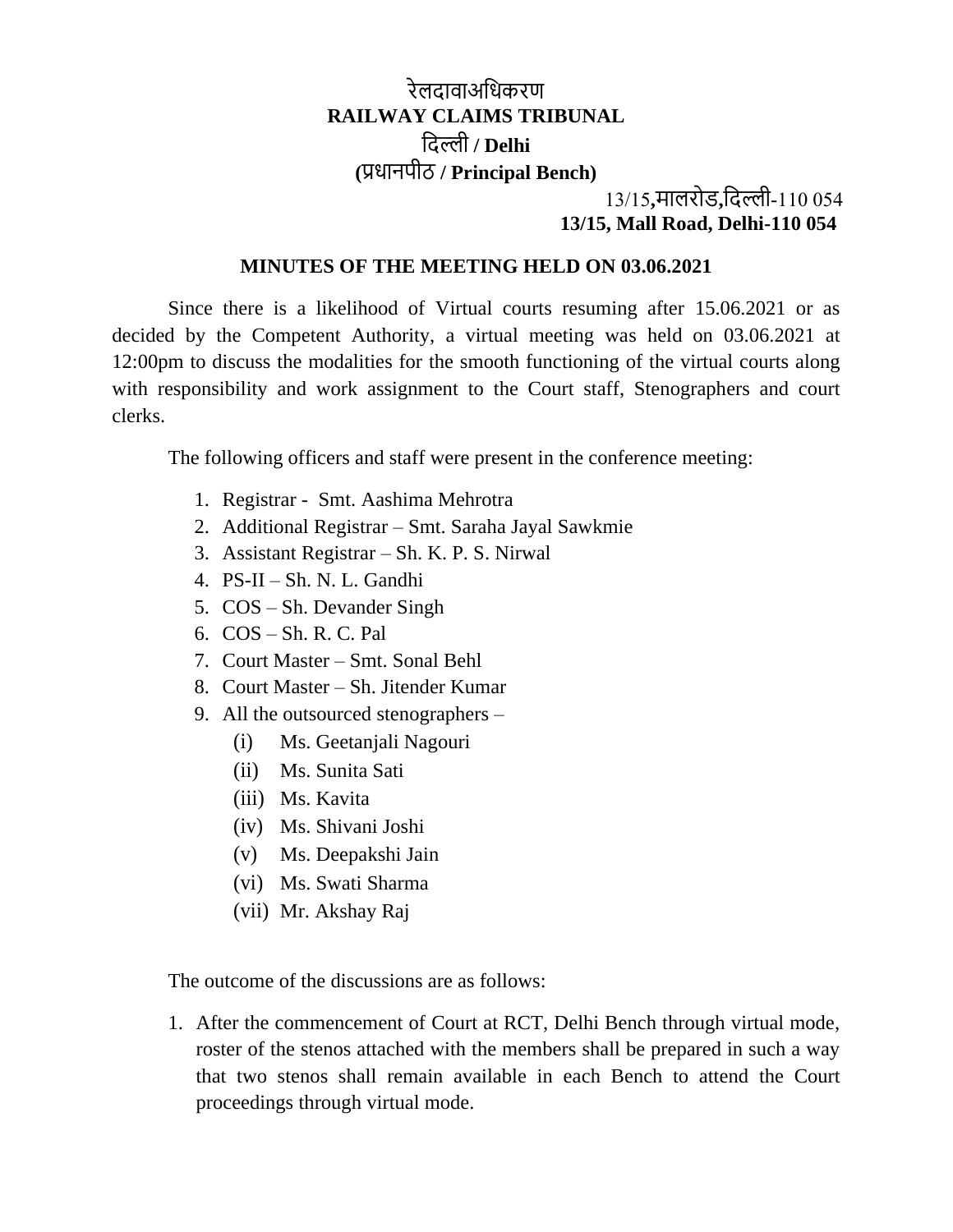- 2. Court Masters shall prepare the cause lists at least 5 days in advance before listing in the respective courts with the help of Hindi Stenographer and shall circulate it on the Whatsapp group of Advocates.
- 3. Court Masters have to ensure the availability of court Case Files as per the cause lists listed before both the courts.
- 4. The Concerned dealer in the Registry dealing with the registration of cases and compliance of court orders shall complete the Court Case Files in all respects and provide the same to the Court Master for further onward submission to the respective benches. All such files which are to be listed in a week i.e. from Monday to Friday before the benches and are in the possession of the Registry either due to fresh registration or for compliance of orders etc. shall be handed over by the dealer in the Registry to the Court Master on every Wednesday prior to their listing before the bench for virtual hearing. Dealer in the Registry has to ensure to handover the files to the Court Master on every Wednesday without fail, so that files may be dispatch to the respective Hon'ble Member on Friday. Non compliance of these instructions will attract action against the concerned staff as non submission of files to Court Masters will cause embarrassment to the Administration.
- 5. Court Master will ensure to send the Court Files to the respective Hon'ble Members for Virtual Court proceedings through one Group D staff by the official staff car of the members on every Friday and Wednesday (AN) or as per the requirement of the Hon'ble Members.
- 6. Registry has to provide two Group D staff during the period of virtual court. They will coordinate with the court section.
- 7. Court Master shall create the link for virtual hearing separately for both the benches and will intimate the same to the Advocates and stenographers through Whatsapp group. The Court Master shall also intimate the link to the respected Members through e-mail.
- 8. Court Master will conduct the virtual court hearings through the link, will create lobby, admit the advocates, functions like mute and un mute, spotlight, removal etc. Apart from organising the virtual court, the Court Master shall also call the cases as per the cause list and announce the next date of hearing as per the directions of the members.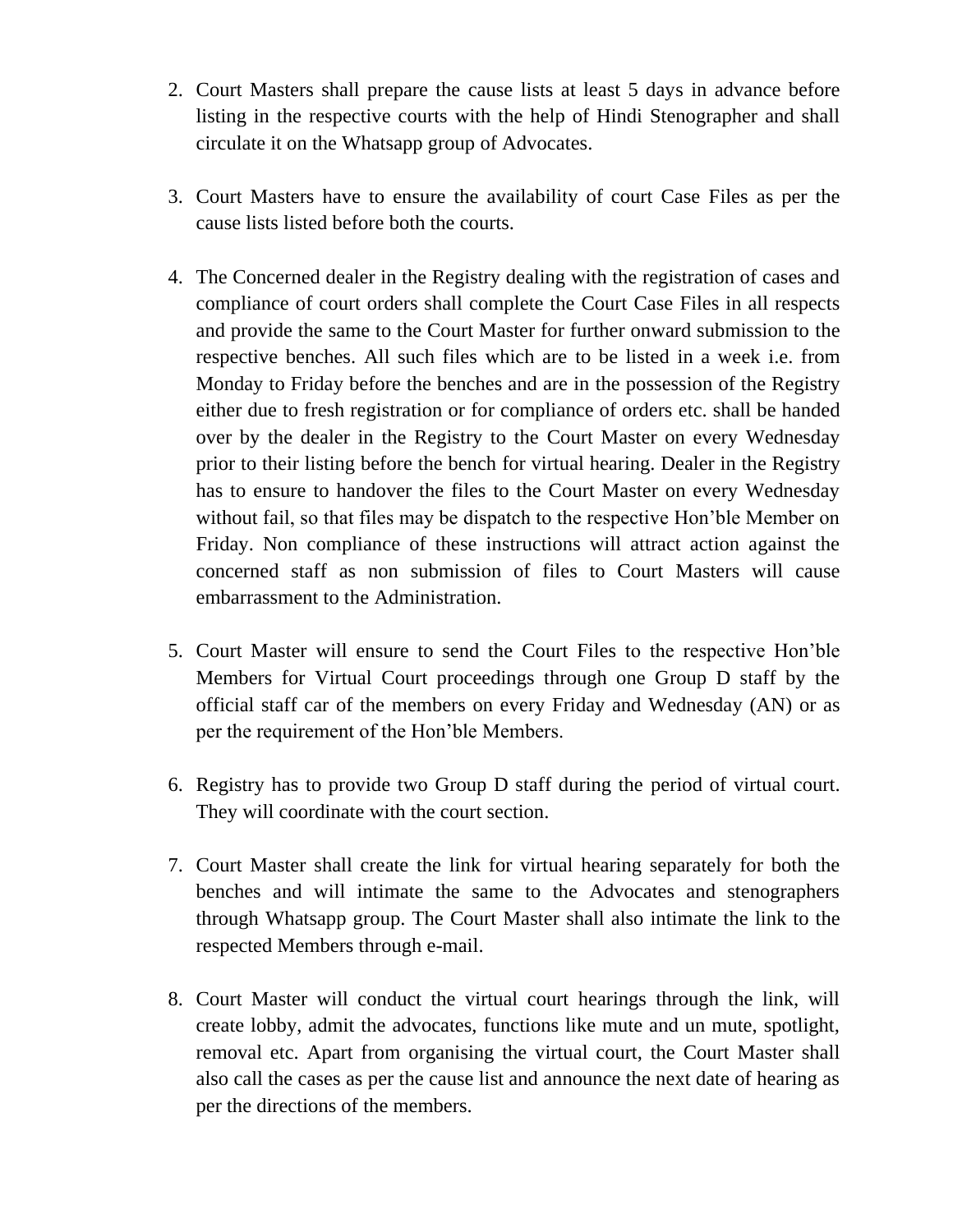- 9. Court Master shall also coordinate with all the advocates and members as per the requirement.
- 10.Court Masters shall maintain the peshy registers separately for both the benches and prepare a calendar for adjournment of the court cases as per the directives of the Hon'ble Members.
- 11.Stenographers shall take the dictation virtually from both the courts and shall send the draft order sheets and judgements to the respective members through e-mail.
- 12.Group D staff shall collect the final signed order sheets/ judgments from the members along with the Case Files and will hand over the same to the concerned stenographer attached to the respective Members. The stenographer will send an image of orders where a report is to be made by Registry to AR and ADR so that the Registry is informed in time. The stenographers will also take the print of the order sheet for the second folder of the Case File and will tag the same in a proper way in both the folders of the Case File. Thereafter they will hand over the cases as per the cause list of the cases already listed in the courts to the Court Masters.
- 13.Stenographers shall coordinate with the drivers of their respective Hon'ble Members with regard to proper dispatch/delivery of the court files from the RCT office to their residence and collection of signed order sheet along with Case Files from the residence of Hon'ble Members. Court Master should ensure to send the files through Group D staff and will intimate the Stenographer attached to the Hon'ble Members for carrying the files in the official vehicle of Members well in advance so as to the driver of the vehicle should not wait for long period in the premises of RCT.
- 14.The Court Masters shall handover the court case files to the concerned dealer in court section for proper handling of the running cases like sorting of the files as per the next date of hearing. Dealer at court section will also handover the Case Files where compliance of the orders is directed by the court to the Assistant Registrar/concerned dealer in the Registry on priority for timely compliance.
- 15.Those cases where final judgments have been pronounced will be entered on the disposal register by the court clerk and Case Files will be sent to the record room. Cases wherein, compliance of the order is required shall be handed over to the Assistant Registrar/ Dealer of the Registry.